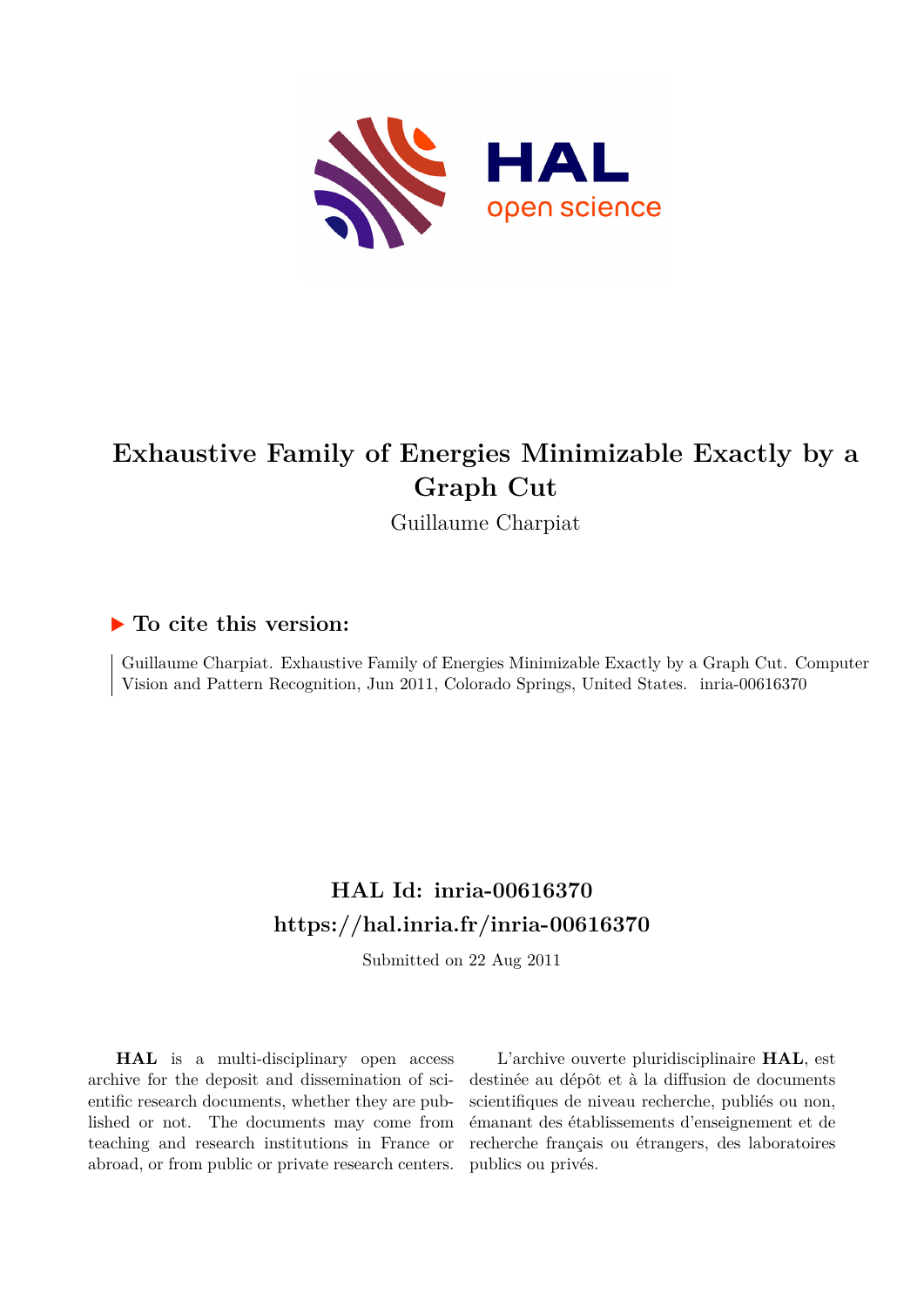## <span id="page-1-0"></span>Exhaustive Family of Energies Minimizable Exactly by a Graph Cut

Guillaume Charpiat Pulsar team, INRIA Sophia-Antipolis, France Guillaume.Charpiat@inria.fr

## Abstract

*Graph cuts are widely used in many fields of computer vision in order to minimize in small polynomial time complexity certain classes of energies. These specific classes depend on the way chosen to build the graphs representing the problems to solve. We study here all possible ways of building graphs and the associated energies minimized, leading to the exhaustive family of energies minimizable exactly by a graph cut. To do this, we consider the issue of coding pixel labels as states of the graph,* i.e*. the choice of* state interpretations*. The family obtained comprises many new classes, in particular energies that do not satisfy the submodularity condition, including energies that are even not permuted-submodular.*

*A generating subfamily is studied in details, in particular we propose a canonical form to represent Markov random fields, which proves useful to recognize energies in this subfamily in linear complexity almost surely, and then to build the associated graph in quasilinear time. A few experiments are performed, to illustrate the new possibilities offered.*

## Introduction

Graph cut has been a very popular optimization tool in computer vision for a decade, because of their suitability to many problems defined on images, and because of their ability to find, in small polynomial time, global optima of energies which were mistakenly thought to be NP-hard to minimize before. The graph cut method consists in rewriting the energy minimization as a search for a minimal cut in a graph. The new problem obtained is known in graph theory as min-cut or maximum flow, and there exist efficient algorithms to solve it [\[5,](#page-8-0) [1\]](#page-8-1), provided all weights in the graph are non-negative. The main question that this article addresses is to draw the list of all energies that can be minimized in such a way.

Other optimization techniques based on graphs exist, such as minimum ratio weight cycle, loopy belief propagation or spectral clustering. There might even exist other techniques to estimate minimal cuts on different kinds of graphs [\[4\]](#page-8-2); this would however be out of the scope of this article, which focuses on graphs considered by usual minimal cut techniques, *i.e*. with positive weights.

Graph cuts were originally introduced in computer vision by [\[9\]](#page-8-3) in 1989, and gained fame one decade later [\[18,](#page-8-4) [2\]](#page-8-5). Many new applications, performance improvements, wider classes of possible energies, or related optimization techniques then appeared  $[14, 23, 15, 21, 6, 8, 3]$  $[14, 23, 15, 21, 6, 8, 3]$  $[14, 23, 15, 21, 6, 8, 3]$  $[14, 23, 15, 21, 6, 8, 3]$  $[14, 23, 15, 21, 6, 8, 3]$  $[14, 23, 15, 21, 6, 8, 3]$  $[14, 23, 15, 21, 6, 8, 3]$  $[14, 23, 15, 21, 6, 8, 3]$  $[14, 23, 15, 21, 6, 8, 3]$  $[14, 23, 15, 21, 6, 8, 3]$  $[14, 23, 15, 21, 6, 8, 3]$  $[14, 23, 15, 21, 6, 8, 3]$ . In particular, the ability to solve certain classes of binary classification problems exactly with graph cuts was extended to the approximate resolution of multi-labeling problems with  $\alpha$ -expansions or  $(\alpha, \beta)$ -swaps [\[13\]](#page-8-13), and even to exact resolution in the case of convex interaction terms between variables [\[11\]](#page-8-14). Since the class of energies solvable with graph cuts is regularly extended, an arising question is to know whether it would be possible to draw an exhaustive, definitive list which could not be broadened anymore. We will here focus on energies minimizable exactly, since including approximate techniques would involve their comparison and the quantization of their respective errors.

Most works on exact or approximate minimization with graph cuts require that pairwise interaction terms (restricted to any pair of labels) are submodular. However this submodularity condition is specific to particular ways of building graphs where each label is represented by one node, and we will see that, in the general case, the constraints are different. Amongst the energies that we are able to minimize, most are not submodular or not even permutedsubmodular, and this is a major difference with classical graph construction and related studies [\[19,](#page-8-15) [22,](#page-8-16) [16,](#page-8-17) [20\]](#page-8-18) about expressiveness or recognition of permuted problems, which once again focus on submodular energies or binary ones [\[7\]](#page-8-19). The only exceptions to the submodularity rule in the literature are based on *roof duality* [\[17\]](#page-8-20), thanks to a different correspondence between labels and states of the nodes of the graph, but at the cost of giving only partial solutions to the problem, in the sense that they do not guarantee to assign a label to each unknown variable. We will be interested in all possible ways of coding label choices into graph partitions,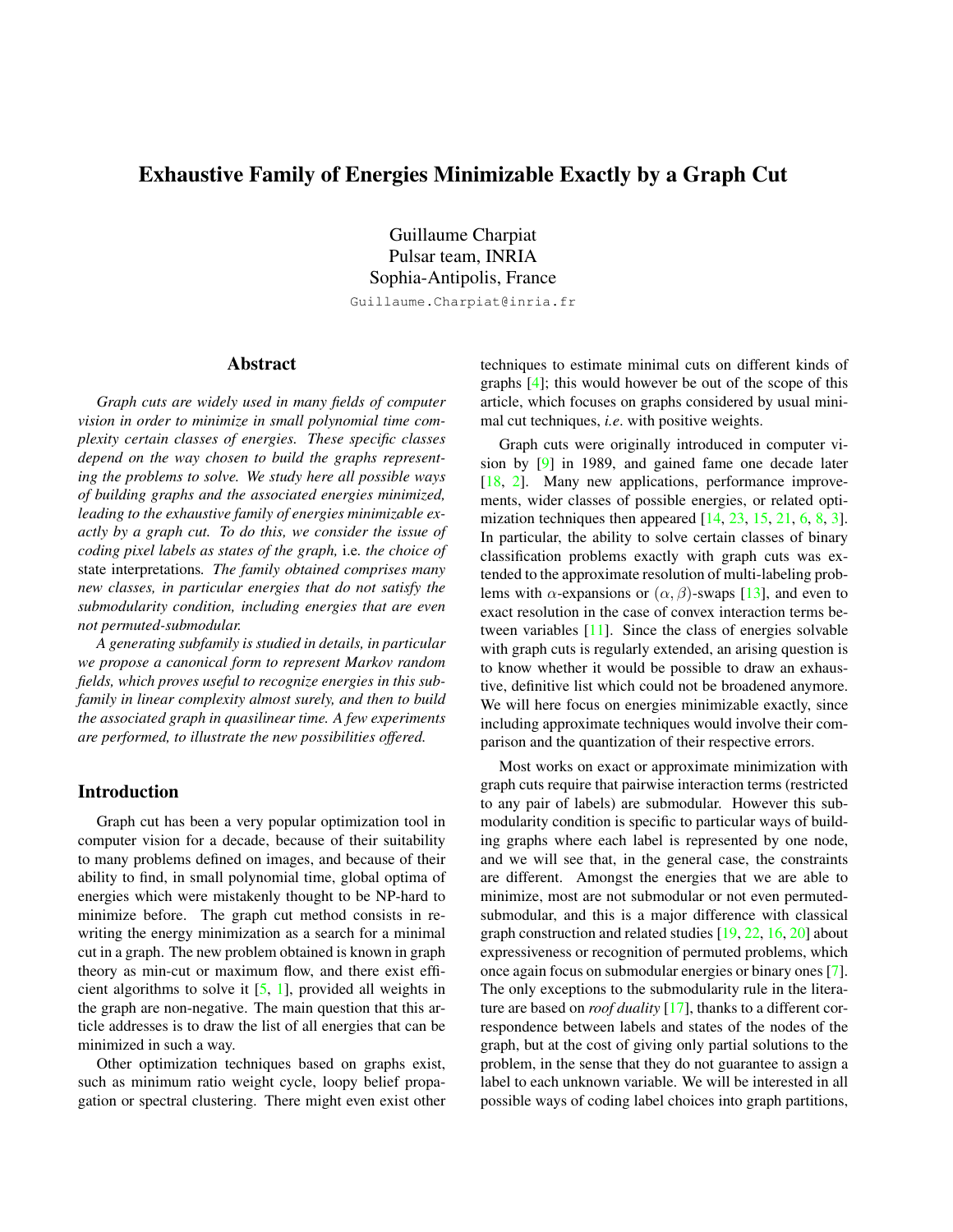<span id="page-2-1"></span>*i.e*. binary states of nodes. Once such a list is available, an issue arises, the one of recognizing whether an energy belongs to the list and of building the associated graph.

The article is organized as follows : In a first part, we discuss all possibilities to build positive-weighted graphs to represent energies to be minimized, and infer the exhaustive list  $F$  of energies minimizable exactly by graph cuts. We then focus on a generating subfamily  $\mathcal{F}_0$ . In the second part, we propose a canonical form to represent Markov Random Fields (MRF), in order to study  $\mathcal{F}_0$  and express it in a more practical way. We will see that  $\mathcal{F}_0$  includes new kinds of energies absent from the literature. In the third part we show how to recognize quickly energies of  $\mathcal{F}_0$  (even after pixeldependent permutations of labels). Finally, we perform a few experiments to illustrate the previous sections.

#### 1. Graphs and interpretations

This section aims at drawing the list of all energies that can be rewritten as the cost of cuts in a graph with positive weights. Let  $E(x_1, x_2, \ldots, x_p)$  be a function of p variables  $x_i$ , to be minimized globally. Let G be a graph, consisting of  $q$  nodes  $N_i$  and of directed edges between pairs of nodes, with non-negative weights  $w^{j \to k}$ . Let us try to build E and  $G$  together so that cuts in the graph  $G$  can be interpreted as choices of values for all variables  $x_i$ .

If we restrict the study to the case of graphs with a finite number of nodes, then the number of possible cuts of a graph is finite, so the number of possible states of all variables  $(x_i)_{1\leq i\leq p}$  has to be finite. Hence each variable  $x_i$  has to be constrained to a finite set of possible values  $X_i = \left\{L_i^1, L_i^2, L_i^3, ...\right\}$  which we will name *labels*. The number of labels  $#X_i$  may depend on *i*.

## 1.1. Graph states

In order to use  $s$ - $t$  min cut techniques such as max-flow [\[5\]](#page-8-0), we introduce in the graph two special nodes, the sink and the source of the flow. It is possible to consider several sources or/and several sinks, but such a problem can be easily rewritten as a classical graph with only one source and one sink. The minimal cut obtained can be seen as a partition of the nodes of the graph : those which are connected to the source, and those which are connected to the sink. Thus, considering a cut is equivalent to picking a state  $s(N_i)$  for each node of the graph amongst the two possibilities mentioned. Nodes can then be seen as binary variables, and graph cuts as states of all these binary variables together. Finding a minimal cut is then equivalent to finding a state  $s$ of the graph that solves:

$$
\min_{s \ : \ \{N_i\}_{1 \leqslant i \leqslant q} \to \text{ \{source, sink}\}} \quad \sum_{i,j} \quad w^{i \to j} \quad \delta_{\substack{s(N_i) = \text{source} \\ \& \ s(N_j) = \text{sink}}}
$$

where  $\delta_P = 1$  if P is true, and 0 otherwise, thus summing over edges cut. Consequently, algorithms finding minimal

cuts [\[5,](#page-8-0) [1\]](#page-8-1) can be used to find global minima of any energies of binary variables of the form

$$
C(\mathbf{b}) = \sum_{i,j} w^{i \to j} \overline{b^i} b^j
$$

where  $\mathbf{b} \in \{0,1\}^q$  and where  $\overline{b^i} = 1 - b^i$ , provided all coefficients  $w^{i\rightarrow j}$  are non-negative. For any pair of binary variables  $\{b^i, b^j\}$ , their interaction cost matrix has consequently to be antidiagonal and positive, which leads to the well-known *submodularity* condition with usual graph constructions. Note however that this constraint applies to interaction costs between node states, and not to interaction costs between labels, that we have not defined yet.

#### 1.2. Interpreting graph states as labels

We have to define a way to interpret graph states so that we can infer from any possible cut of the graph G, *i.e*. from any possible state of the binary variables  $b^j$  related to the nodes, the corresponding choice of labels for the variables  $(x_i)_{1\leq i\leq p}$  of the energy E. Let us consider one variable  $x_i$ : its label has to be a function of the states of the nodes of the graph. This function might depend on a few nodes only; let us denote by  $S_i$  the set of nodes upon which  $x_i$ depends, it is a subpart of  $G$ . This set  $S_i$  of binary variables can be ordered arbitrarily :  $(b_i^1, b_i^2, \ldots, b_i^{q_i})$ , leading to a numbering  $\llbracket 1, 2^{q_i} \rrbracket$  of all possible states of the subgraph  $S_i$ as integers expressed in base 2. We will name *interpretation* any function from this numbering to the set  $X_i$  of labels available for the energy variable  $x_i$ , *i.e.* any function

$$
I_i : [\![1, 2^{q_i}]\!] \longrightarrow [\![1, #X_i]\!].
$$

#### 1.2.1 The simple case

Let us first assume that each node of the graph  $G$  belongs to exactly one subgraph  $S_i$ , *i.e.* that the subgraphs  $S_i$  form



<span id="page-2-0"></span>Figure 1. The states of subparts  $S_i$  of the graph G can be represented by a set of binary variables  $b_i^j$ , which are then interpreted together as labels  $L_i^k$  of the energy variable  $x_i$  via the *interpretation* function  $I_i$ . Some states of the subgraph  $S_i$  may never be reached, in that case they do not need to correspond to a label  $(\emptyset)$ .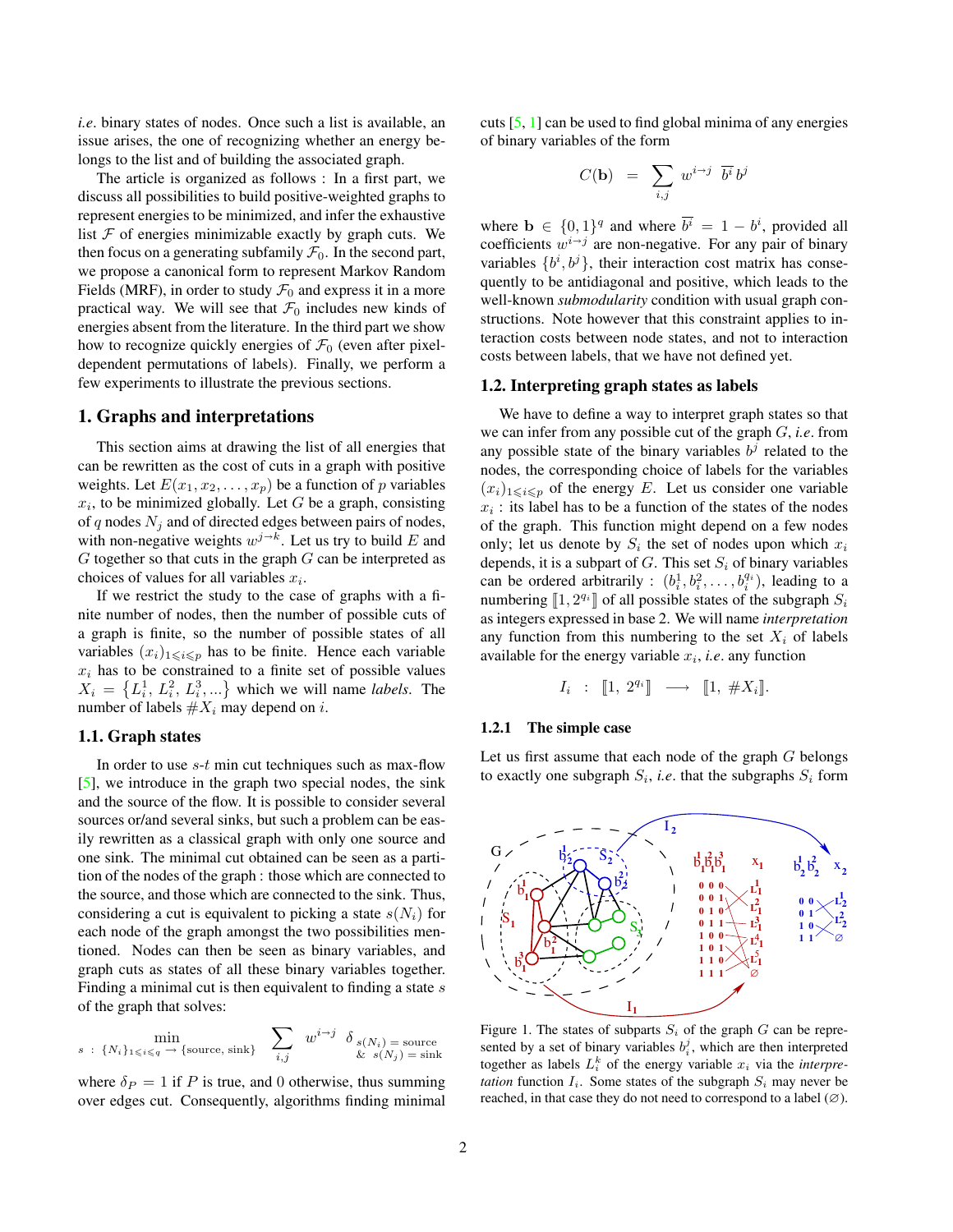a partition of  $G$ , as in Figure [1.](#page-2-0) Then, let us be given a choice of interpretations  $I_i$  for all variables  $x_i$ . For the sake of readability, we will suppose in a first step that each interpretation  $I_i$  is a one-to-one correspondence between subgraph states  $(b_i^1, b_i^2, \ldots, b_i^{q_i})$  and possible labels of variable  $x_i$ . Then the binary variable  $b_i^k$  can be seen as a function of  $x_i$ : it is the  $k^{th}$  digit of  $I_i^{-1}(x_i)$ . Thus, the energy  $C(\mathbf{b})$ rewrites as a function  $E(x)$  of the variables  $x_i$ , by regrouping interactions between binary variables by subgraphs:

whe

<span id="page-3-0"></span>
$$
E(x) = \sum_{i} D_{i}(x_{i}) + \sum_{i,j} V_{i,j}(x_{i}, x_{j})
$$
(1)  
ere  

$$
D_{i}(x_{i}) = \sum_{k=1}^{q_{i}} \left( w_{i}^{\text{source} \to k} b_{i}^{k} + w_{i}^{k} \sinh \overline{b_{i}^{k}} \right)
$$

$$
+ \sum_{k=1}^{q_{i}} \sum_{\substack{k'=1 \ k' \neq k}}^{q_{i}} w_{i}^{k \to k'} \overline{b_{i}^{k}} b_{i}^{k'}
$$
  
1  

$$
V_{i,j}(x_{i}, x_{j}) = \sum_{k=1}^{q_{i}} \sum_{j=1}^{q_{j}} w_{i,j}^{k \to l} \overline{b_{i}^{k}} b_{j}^{l} + w_{i,j}^{k \to l} b_{i}^{k} \overline{b_{j}^{l}}
$$

and

$$
V_{i,j}(x_i, x_j) = \sum_{k=1} \sum_{l=1} w_{i,j}^{k \to l} b_i^k b_j^l + w_{i,j}^{k \to l} b_i^k b_j^l
$$

where  $w_i^{k \to k}$ stands for the weight of the edge from the  $k$ th to the k'-th node in subgraph  $S_i$ , and similarly  $w_{i,j}^{k \to l}$  for edges between different subgraphs. The source and the sink were distinguished from other nodes.

**Definition 1 : Subfamily**  $\mathcal{F}_0$ . We will denote by  $\mathcal{F}_0$  the *family of all energies that can be written in such a way, for any finite number of variables* x<sup>i</sup> *, any finite sets of labels*  $X_i$ , any one-to-one interpretations  $I_i$  and any non-negative *coefficients* w. Thus  $F_0$  *is the set of all energies minimizable by a cut in a graph, up to the two previous assumptions, that*  $(S_i)$  *is a partition of G, and that*  $\forall i$ ,  $I_i$  *is one-to-one.* 

#### 1.2.2 Sharing nodes; nodes unused in labeling

The first hypothesis made was that the subgraphs  $S_i$  formed a partition of the graph  $G$ . If instead several subgraphs share a same node, then this node may be divided into as many instances as subgraphs, with infinite links (in both directions) between the instances, so that each subgraph can have its own copy of the node without sharing it, while all copies share a common state. The problem of overlapping subgraphs is thus reduced to the previous case. On the other hand, there may be nodes in G which do not belong to any subgraph  $S_i$ , *i.e.* their states are not taken into account in any interpretation  $x_i$ . The set of all such nodes forms another subgraph  $S_{supp}$ , which can be seen as a supplementary variable  $x_{supp}$ . Then we have a partition of the graph and can apply the previous approach. We will obtain an energy of the same form  $E_1(x, x_{supp})$ ; since we are interested in minimal cuts, one can consider that the quantity minimized is the infimum over  $x_{supp}$  of this energy :  $E_2(x) = \min_{x_{supp}} E_1(x, x_{supp}).$ 

#### 1.2.3 Impossible states; multiply-represented labels

Some states of a subgraph  $S_i$  might be non-reachable because they correspond to infinite costs; this happens when infinite weights are set between nodes of the same subgraph  $S_i$ , or between one of its nodes and the source or the sink. The interpretation of such states has no consequence since they are never reached; one can choose to map them to any possible label of  $x_i$ , to map them to an additional explicit label  $\varnothing$  (which will never be chosen), or just to ignore this state when defining interpretations. On the opposite, several different states of a subgraph  $S_i$  may be associated with a same label  $L_i^k$  of the variable  $x_i$ . Then the cost of choosing this label will be the minimum of the costs of the different possible interpretations. Let us consider the same graph but with a one-to-one interpretation, with supplementary labels so that each state of each subgraph corresponds to exactly one label, and denote by  $X(L_i^k)$  the set of new labels corresponding to the former label  $L_i^k$ . Then we can define :  $E'(x) = \min_{y \text{ s.t. } y_i \in X(x_i)} E(y)$ , where  $E \in \mathcal{F}_0$ . This energy  $E'$  satisfies that its global minimum is reached for a minimal cut on  $G$ .

#### 1.2.4 Complete family

<span id="page-3-2"></span>Now that we have removed the only two assumptions made earlier, we obtain :

Proposition 1 : Exhaustive family. *The exhaustive family* F *of all energies minimizable by a graph cut is the set of functions which either belong to the former family*  $\mathcal{F}_0$ *, either can be written as an infimum of an energy in*  $\mathcal{F}_0$ *with respect to some of its variables, globally (*i.e*. over all possible labels of these variables :*  $\min_{x_{supp}}$ ) *or partially (*i.e*. over a subset of the possible labels of these variables :*  $\min_{x_i \in X_i^r \subset X_i}$ ).

#### 1.3. Known methods as particular cases

To see how standard graph constructions are included in  $F$ , we summarize in Fig. [2](#page-4-0) the main different approaches to global minimization by graph cuts in the literature. We indicate the number of labels, of nodes per subgraph, as well as the interpretation function chosen and other particularities.

#### 2. Rewriting in a canonical form

We now aim at expressing energies in the families  $F$ or  $\mathcal{F}_0$  in a more suitable way than equation [\(1\)](#page-3-0) and its constraints on admissible functions  $D_i$  and  $V_{i,j}$ . For this, we will first need to study the space of energies related to Markov random fields.

## 2.1. Markov random fields

Let  $\mathcal{F}_M$  be the set of all energies  $E$  of the kind :

<span id="page-3-1"></span>
$$
E(x) = \sum_{i} D_i(x_i) + \sum_{i,j} V_{i,j}(x_i, x_j)
$$
 (2)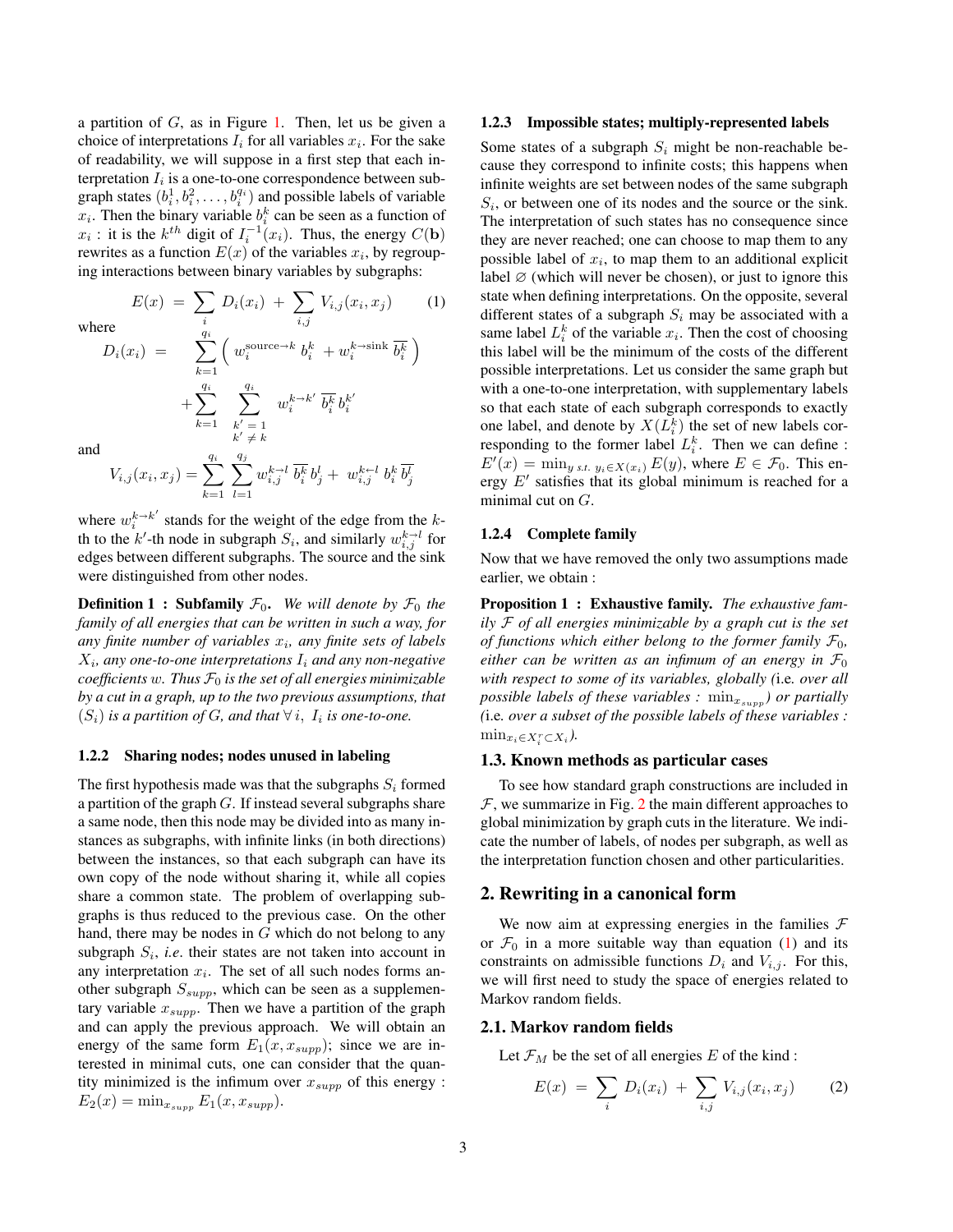<span id="page-4-2"></span>

| Method                                           | $\#X_i$                          | $#S_i$         | $I_i$                                                              | <b>Notes</b>                                                                                                               |
|--------------------------------------------------|----------------------------------|----------------|--------------------------------------------------------------------|----------------------------------------------------------------------------------------------------------------------------|
| Binary graph cut                                 | $2 \forall i$                    |                | $0 \mapsto 0$<br>Id:<br>$1 \mapsto 1$                              | Submodularity required                                                                                                     |
| Ishikawa [11]                                    | $L \forall i$                    | L              | bijection<br>node-label<br>(fixed numbering)                       | Infinite weights between nodes to maintain order;<br>Convex interaction term                                               |
| Roof duality,<br>a.k.a. QPBO [17]                | $3 \forall i$ :<br>$\{0,1,'?'\}$ | $\overline{2}$ | $(0,1) \mapsto 0$<br>$(1,0) \mapsto 1$<br>$(0,0), (1,1) \mapsto$ ? | Partial answer: $\degree$ = unknown label;<br>Allows supermodularity on a binary problem                                   |
| Generating family $\mathcal{F}_0$<br>(this work) | $2^{n_i}$                        | $n_i$          | any bijection                                                      | Number of labels = variable-dependent;<br>Includes non permuted-submodular energies;<br>Constraints checked in linear time |

<span id="page-4-0"></span>Figure 2. Most common approaches to global minimization with graph cuts in the literature, and how they can be understood in this framework. Number of labels per variable, number of nodes per subgraphs are indicated, as well as the interpretation function.

where each variable  $x_i$  belongs to a finite set of possible labels  $X_i$ , and where  $D_i$  and  $V_{i,j}$  are any real-valued functions, of one or two of these variables respectively. Such energies are related to *Markov random fields* (MRF). Note that  $\mathcal{F}_0 \subset \mathcal{F}_M$ .

Given an ordering of the possible labelings  $X_i$  of each variable  $x_i$ , the functions  $D_i(\cdot)$  and  $V_{i,j}(\cdot, \cdot)$  can be respectively represented as vectors and matrices with real coefficients, since they are real-valued functions defined on a finite ordered set or on a product of two finite ordered sets. The  $k^{th}$  component of the vector  $D_i$  is the local cost  $D_i(L_i^k)$  of choosing the  $k^{th}$  possible label  $L_i^k$  for variable  $x_i$ , and similarly the  $(k, l)^{th}$  coefficient of matrix  $V_{i,j}$  is the interaction cost  $V_{i,j}(L_i^k, L_j^l)$  between the  $k^{th}$  possible label for variable  $x_i$  and the  $l^{th}$  possible label for  $x_j$ .

#### 2.2. Canonical form

In general, there are many different ways to express a labeling cost in the form of equation  $(2)$ , so that two energies may have different vectors  $D_i$  and matrices  $V_{i,j}$  while leading to the same costs for all possible labelings. For example, the following two Markov chains  $C_1$  and  $C_2$  are equivalent :

$$
E = D_1(x_1) + V_{12}(x_1, x_2) + D_2(x_2) + V_{23}(x_2, x_3) + D_3(x_3)
$$
  
\n
$$
C_1 \begin{pmatrix} 2 \\ 3 \end{pmatrix} \begin{pmatrix} 4 & 7 \\ 5 & 0 \end{pmatrix} \begin{pmatrix} -4 \\ 1 \end{pmatrix} \begin{pmatrix} -1 & 0 \\ 2 & 2 \end{pmatrix} \begin{pmatrix} 0 \\ 0 \end{pmatrix}
$$
  
\n
$$
C_2 \begin{pmatrix} 6 \\ 0 \end{pmatrix} \begin{pmatrix} 0 & 0 \\ 8 & 0 \end{pmatrix} \begin{pmatrix} -7 \\ 3 \end{pmatrix} \begin{pmatrix} 0 & 0 \\ 1 & 0 \end{pmatrix} \begin{pmatrix} 2 \\ 3 \end{pmatrix}
$$

We will now rewrite any energy in  $\mathcal{F}_M$  so that the sums of elements of each row, each column of each matrix  $V_{i,j}$  are 0. To do this, let  $\mathcal{M}_S$  be the vector space of matrices of the form  $M = (r_l + c_k)_{k,l}$ . Such matrices are a sum of a matrix with identical rows  $r$  and of a matrix with identical columns c. We project  $V_{i,j}$  orthogonally on  $\mathcal{M}_S$  to obtain the row  $r^{i,j}$  and the column  $c^{i,j}$ , and we note  $V_{i,j}^0$  the remaining

orthogonal part, *i.e.* 
$$
V_{i,j}^0 = V_{i,j} - (r_l^{i,j} + c_k^{i,j})_{k,l}
$$
. Let  

$$
D_i^{new} = D_i + \sum_j c^{i,j} + \sum_j r^{j,i}.
$$
 (3)

The system obtained  $(D^{new}, V^0)$  expresses the same costs as the original one  $(D, V)$ . We also subtract the mean values of each vector  $D_i^{new}$ ; the system  $(D^0, V^0)$  thus obtained expresses the same energy functional as  $(D, V)$ , up to a constant.

<span id="page-4-1"></span>Proposition 2 : Canonical form. *Any MRF energy (*i.e*.,* in  $\mathcal{F}_M$ )  $E = \sum_i D_i + \sum_{i,j} V_{i,j}$  can be rewritten, up to *a constant, as*  $\sum_i D_i^0 + \sum_{i,j} V_{i,j}^0$  where the mean value of each vector  $D_i^0$  is 0, as well as the mean value of each line, *each column of each matrix* V 0 i,j *. This writing is unique and will be referred as the* canonical form *of* E*.*

**Proof:** Existence by construction. Uniqueness : Let A and B be two writings of the same energy in canonical forms. They are equal (up to a constant shift) for all labelings; let us express them as vectors and matrices for a common ordering of labels, and write their difference  $\delta E$  with vectors  $D_i = D_i^A - D_i^B$  and matrices  $V_{i,j} = V_{i,j}^A - V_{i,j}^B$ . We want to show that these vectors and matrices are  $0$ . By hypothesis, the function  $\delta E(x)$  is a constant and does not depend on x. Let us consider one particular variable  $x_i$ and fix other variables  $x_j$ . The sum of the terms involving  $x_i$  is  $D_i(x_i) + \sum_j V_{i,j}(x_i, x_j)$  and does not depend on  $x_i$  (since  $\delta E$  is constant). If we sum this quantity over possible values  $x_i \in X_i$ , we obtain  $\#X_i$  times the same value, but also 0 (mean values of vectors or columns are 0) so that  $D_i(x_i) + \sum_j V_{i,j}(x_i, x_j) = 0 \,\forall i, x_i, x_j$ . If we now average this equality over all values  $x_j \in X_j$  for all  $j \neq i$ , we find  $D_i(x_i) = 0$  (since row means are 0), so that  $\sum_j V_{i,j}(x_i, x_j) = 0 \; \forall i, x_i, x_j$ . Then  $\forall i, j, x_i$ , the only term of this constant sum that involves  $x_j$  is  $V_{i,j}(x_i, x_j)$ and cannot depend on  $x_j$ . Since moreover the (row) mean of  $V_{i,j}(x_i, x_j)$  over  $x_j$  is 0, we have  $V_{i,j}(x_i, x_j) = 0$ . Consequently,  $D^A = D^B$  and  $V^A = V^B$ , hence uniqueness.  $□$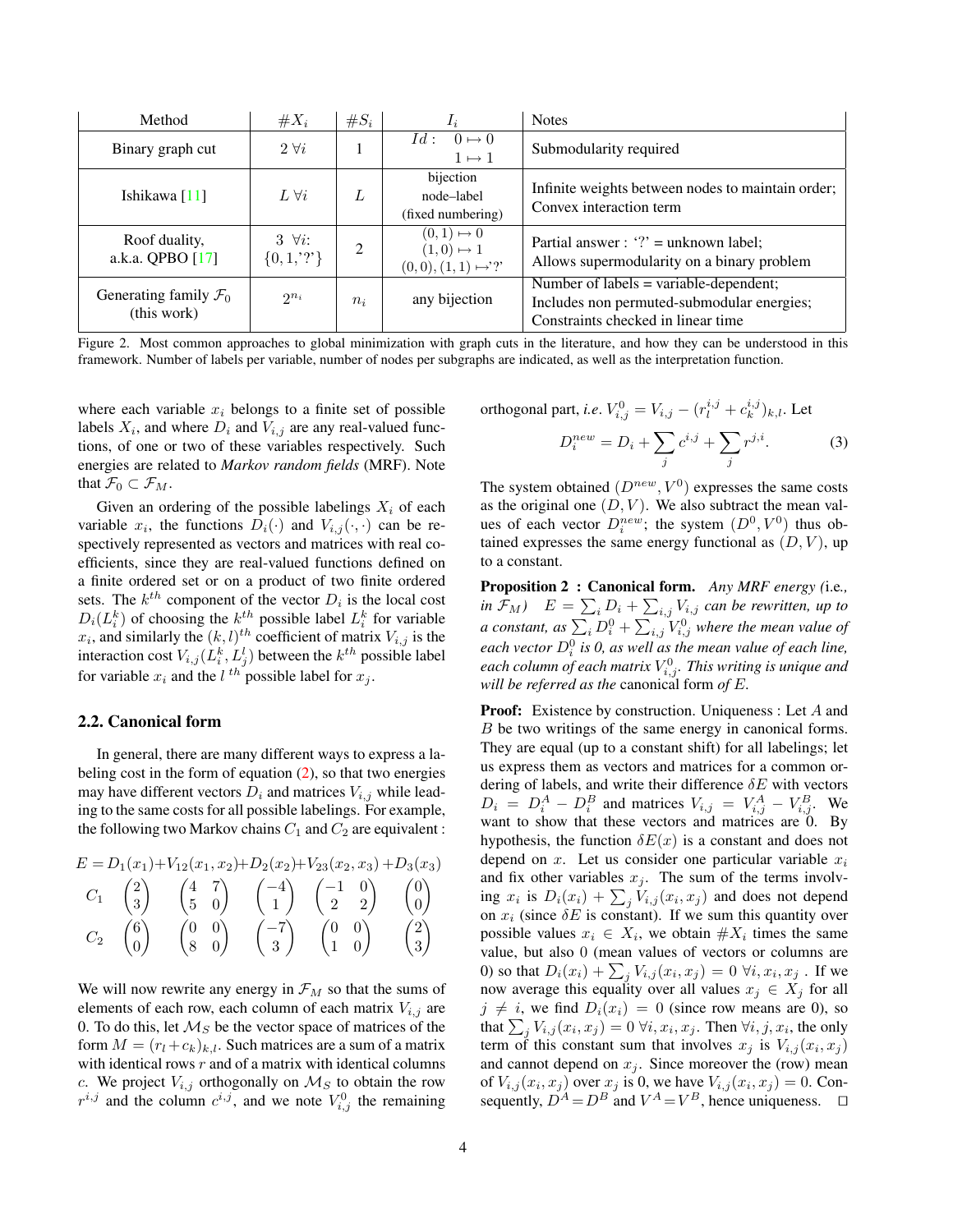#### <span id="page-5-2"></span>2.3. The energies of the family, in canonical form

Energies of the family  $\mathcal{F}_0$  are written in [\(1\)](#page-3-0) as linear combinations of quantities  $b_i^k$ ,  $\overline{b_i^k}$   $b_i^{k'}$  $i<sup>k'</sup>$  and  $b<sup>k</sup><sub>i</sub> b<sup>l</sup><sub>j</sub>$ , which can be seen as vectors or matrices as functions of the subgraph states representing  $x_i$  and  $x_j$ . Their canonization, detailed in [\[24\]](#page-8-21), leads respectively to vectors  $A_i^k$ ,  $A_i^{k,k'}$  and matrices  $W_{i,j}^{k,l}$  defined by  $(A_i^k)_{s} = (-1)^{1+b^k(s)}, (A_i^{k,k'})_{s} =$  $(-1)^{1+b^k(s)+b^{k'}(s)}$ , and  $W_{i,j}^{k,l} = -A_i^k \otimes A_j^l$ , with  $b^k(s)$ standing for the  $k^{th}$  bit of the binary writing of the state s. For a given i, the vectors  $A_i^k$  and  $A_i^{k,k'}$  form an orthogonal family of  $q_i(q_i + 1)/2$  elements. For given i and j, the matrices  $W_{i,j}^{k,l}$  form an orthogonal family too, of  $q_iq_j$  elements.

We now rewrite  $\mathcal{F}_0$  in a more practical way. Let E be an energy in  $\mathcal{F}_0$  as in equation [\(1\)](#page-3-0) with satisfied constraints, with a given ordering of the nodes in each subgraph. The canonical form of  $E$  is then :

$$
D_i^0 = \sum_{k=1}^{q_i} \alpha_i^k A_i^k + \sum_{k=1}^{q_i} \sum_{\substack{k'=1 \ k' \neq k}}^{q_i} \alpha_i^{k, k'} A_i^{k, k'}
$$
  

$$
V_{i,j}^0 = \sum_{k=1}^{q_i} \sum_{l=1}^{q_j} \alpha_{i,j}^{k,l} W_{i,j}^{k,l}
$$
 (4)

where

 $\sqrt{ }$  $\int$ 

<span id="page-5-0"></span> $\overline{\mathcal{L}}$ 

$$
\left\{ \begin{array}{l} \alpha_i^k = \frac{1}{2} (w_i^{\text{source}\to k} - w_i^{k\to \text{sink}}) + \frac{1}{4} \sum_{k'} (w_i^{k\gets k'} - w_i^{k\to k'}) \\ \qquad + \frac{1}{4} \sum_j (w_{i,j}^{k\gets k'} - w_{i,j}^{k\to k'}) \\ \alpha_i^{k,k'} = \frac{1}{4} (w_i^{k\to k'} + w_i^{k\gets k'}) \\ \alpha_{i,j}^{k,l} = \frac{1}{4} (w_{i,j}^{k\to l} + w_{i,j}^{k\gets l}) \end{array} \right.
$$

can be seen as parameters of the energy E, *i.e*. as degrees of freedom in the design of energies within  $\mathcal{F}_0$ .

**Note:** no degree of freedom is lost by assuming  $w_i^{k \to k'} =$  $w_i^{k+k'}$  $e^{k-k'}$  and  $w_{i,j}^{k\to l} = w_{i,j}^{k\leftarrow l}$ , thanks to  $w_i^{\text{source}\to k}$  and  $w_i^{k\to \text{sink}}$ which make the span of  $\alpha_i^k$  to be fully  $\mathbb R$ . Thus it is sufficient to consider only undirected graphs  $G$ .

<span id="page-5-1"></span>**Proposition 3 : Characterization of**  $\mathcal{F}_0$ . *The family*  $\mathcal{F}_0$ *is the set of MRF energies such that there exist an ordering of the labels, and parameters*  $\alpha_i^k \in \mathbb{R}$  and  $\alpha_i^{k,k'}$ ,  $\alpha_{i,j}^{k,l} \in$  $\mathbb{R}^+$ , for which the canonical expression  $(D_i^0, V_{i,j}^0)$  of the *energy satisfies equations [\(4\)](#page-5-0).*

Let us detail the vectors  $A^k$ ,  $A^{k,k'}$  and the matrices  $W^{k,l}$ which generate the span of energies minimizable by a graph cut. If a subgraph contains only  $\#S_i = 1$  node, then  $A^1 =$ <br> $\begin{pmatrix} -1 \\ 1 \end{pmatrix}$  and since  $A = \mathbb{R}$  all then solid and set of the  $D^0$ −1 1 ) and since  $\alpha^1 \in \mathbb{R}$ , all canonized potentials  $D_i^0$  of a binary variable are representable. In the case of  $\#S_i = 2$ 

nodes: 
$$
A_i^1 = \begin{pmatrix} -1 \\ -1 \\ 1 \\ 1 \end{pmatrix}, A_i^2 = \begin{pmatrix} -1 \\ 1 \\ -1 \\ 1 \end{pmatrix}, A_i^{1,2} = \begin{pmatrix} -1 \\ 1 \\ 1 \\ -1 \end{pmatrix}
$$

and since the dimension of the space of canonized potentials is 3, with  $\alpha^1, \alpha^2 \in \mathbb{R}$  and  $\alpha^{1,2} \in \mathbb{R}^+$ , half of them are representable for any fixed interpretation. For  $\#S_i = 3$ :

$$
\begin{pmatrix}\n-1 \\
-1 \\
-1 \\
-1 \\
1 \\
1 \\
1\n\end{pmatrix}, \quad\n\begin{pmatrix}\n-1 \\
-1 \\
1 \\
1 \\
-1 \\
1 \\
1\n\end{pmatrix}, \quad\n\begin{pmatrix}\n-1 \\
1 \\
-1 \\
1 \\
-1 \\
1 \\
1\n\end{pmatrix}, \quad\n\begin{pmatrix}\n-1 \\
-1 \\
1 \\
1 \\
1 \\
-1 \\
1\n\end{pmatrix}, \quad\n\begin{pmatrix}\n-1 \\
-1 \\
1 \\
1 \\
1 \\
-1 \\
-1\n\end{pmatrix}, \quad\n\begin{pmatrix}\n-1 \\
1 \\
-1 \\
1 \\
1 \\
-1 \\
-1\n\end{pmatrix}, \quad\n\begin{pmatrix}\n-1 \\
1 \\
-1 \\
1 \\
-1 \\
1 \\
-1\n\end{pmatrix}, \quad\n\begin{pmatrix}\n-1 \\
1 \\
1 \\
-1 \\
-1 \\
-1 \\
-1\n\end{pmatrix}, \quad\n\begin{pmatrix}\n-1 \\
1 \\
1 \\
-1 \\
-1 \\
-1 \\
-1\n\end{pmatrix}, \quad\n\begin{pmatrix}\n-1 \\
1 \\
1 \\
-1 \\
-1 \\
-1 \\
-1\n\end{pmatrix}, \quad\n\begin{pmatrix}\n-1 \\
1 \\
1 \\
-1 \\
-1 \\
-1 \\
-1\n\end{pmatrix}, \quad\n\begin{pmatrix}\n-1 \\
1 \\
1 \\
-1 \\
-1 \\
-1 \\
-1\n\end{pmatrix}, \quad\n\begin{pmatrix}\n-1 \\
1 \\
1 \\
-1 \\
-1 \\
-1 \\
-1\n\end{pmatrix}, \quad\n\begin{pmatrix}\n-1 \\
1 \\
-1 \\
-1 \\
-1 \\
-1\n\end{pmatrix}, \quad\n\begin{pmatrix}\n-1 \\
1 \\
-1 \\
-1 \\
-1 \\
-1\n\end{pmatrix}, \quad\n\begin{pmatrix}\n-1 \\
1 \\
-1 \\
-1 \\
-1 \\
-1\n\end{pmatrix}, \quad\n\begin{pmatrix}\n-1 \\
1 \\
-1 \\
-1 \\
-1 \\
-1\n\end{pmatrix}, \quad\n\begin{pmatrix}\n-1 \\
1 \\
-1 \\
-1 \\
-1 \\
-1\n\end{pmatrix}, \quad\n\begin{pmatrix}\n-1 \\
1 \\
-1 \\
-1 \\
-1 \\
-1\n\end{pmatrix}, \quad\n\begin{pmatrix}\n-1 \\
1 \\
-1 \\
-1 \\
-1 \\
-1\n\end{pmatrix}, \quad\n\begin{pmatrix}\n-1 \\
1 \\
-1 \\
-1 \\
-1 \\
-1\n\end{pmatrix}, \quad\n\begin{pmatrix}\n-1 \\
1 \\
-1 \\
-1 \\
-1 \\
-1\n\end{pmatrix}, \quad\n\begin{pmatrix}\n-1 \\
1 \\
-1 \\
-1 \\
$$

.

6 degrees of freedom are available (amongst 7). Concerning interaction matrices : for a pair of subgraphs containing one node each, there is only one interaction matrix generator :

$$
W_{1,2}^{1,1} = \begin{pmatrix} -1 & 1 \\ 1 & -1 \end{pmatrix}.
$$

The space of all canonized interaction matrices  $M$  (for any MRF, not necessarily in  $\mathcal{F}_0$ ) has only one degree of freedom, so that any interaction matrix  $M$  writes necessarily as  $\alpha W^{1,1}$  for an  $\alpha \in \mathbb{R}$ . If  $\alpha \geq 0$ , M is said to be submodular, if  $\alpha \leq 0$ , M is supermodular. Since  $\alpha^{1,1}$  has to be positive, any energy of binary variables which is in  $\mathcal{F}_0$  has to satisfy that there exists a label ordering for which  $V_{i,j}^0$  is submodular for all  $(i, j)$  simultaneously. There are however other interpretations for which given  $V_{i,j}^0$  are supermodular.

The matrices available in  $\mathcal{F}_0$  for the interaction between a subgraph of 1 node and one of 2 nodes are :

$$
\begin{pmatrix} -1 & -1 & 1 & 1 \ 1 & 1 & -1 & -1 \end{pmatrix}, \qquad \begin{pmatrix} -1 & 1 & -1 & 1 \ 1 & -1 & 1 & -1 \end{pmatrix}.
$$

$$
W_{1,2}^{1,1} \qquad W_{1,2}^{1,2}
$$

For interactions between two subgraphs of 2 nodes each :

$$
\begin{pmatrix} -1 & -1 & 1 & 1 & 1 \\ -1 & -1 & 1 & 1 & 1 \\ 1 & 1 & -1 & -1 & 1 \\ 1 & 1 & -1 & -1 & 1 \end{pmatrix}, \begin{pmatrix} -1 & 1 & -1 & 1 & 1 \\ -1 & 1 & -1 & 1 & 1 \\ 1 & -1 & 1 & -1 & 1 \\ 1 & -1 & 1 & -1 & 1 \end{pmatrix}, \begin{pmatrix} -1 & -1 & 1 & 1 & 1 \\ 1 & 1 & -1 & -1 & 1 \\ -1 & -1 & 1 & 1 & 1 \\ 1 & 1 & -1 & -1 & 1 \end{pmatrix}, \begin{pmatrix} -1 & 1 & -1 & 1 & 1 \\ 1 & -1 & 1 & -1 & 1 \\ -1 & 1 & 1 & -1 & 1 \\ 1 & -1 & 1 & 1 & -1 \end{pmatrix}.
$$
  
\n
$$
W_{1,2}^{1,1} \qquad W_{1,2}^{1,2} \qquad W_{1,2}^{2,1} \qquad W_{1,2}^{2,2}.
$$

Note that in the three last matrices, there exist  $2 \times 2$  submatrices which are supermodular. Moreover, many positive linear combinations of these matrices are not permutedsubmodular, *i.e.* there exists no interpretation  $(=$  permutation) that makes all  $2 \times 2$  submatrices become submodular. Consider *e.g.*  $\alpha^{1,1} = \alpha^{2,2} = 1/2$ ,  $\alpha^{2,1} = \alpha^{1,2} = 0$ :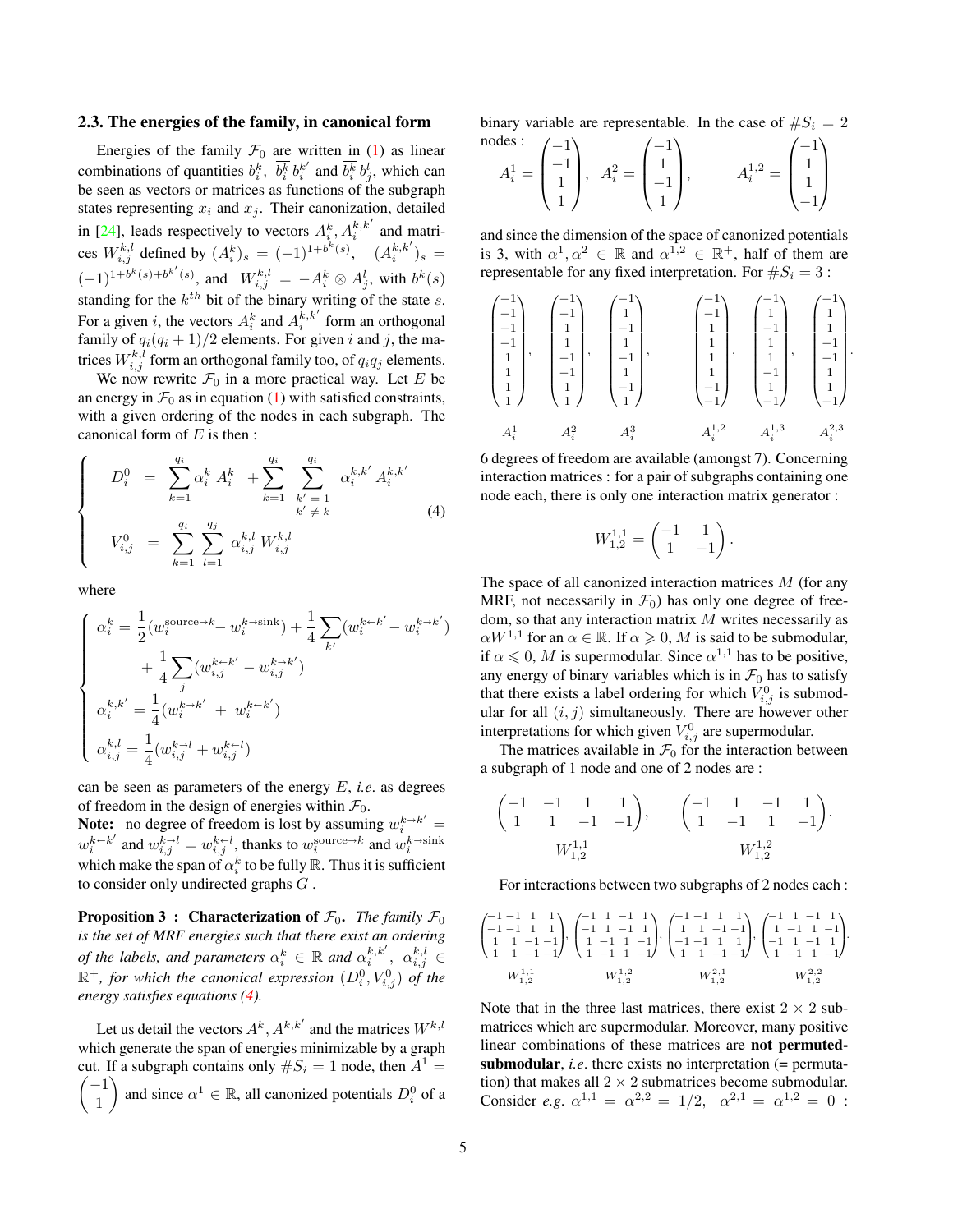$\left( \begin{matrix} -1 & 0 & 0 & 1 \\ 0 & -1 & 1 & 0 \\ 0 & 1 & -1 & 0 \\ 1 & 0 & 0 & -1 \end{matrix} \right)$  $\setminus$ . This proves that the span of energies minimizable globally with graph cuts is much wider than presented in the literature since there was no graph construction able to deal with non permuted-submodularity so far, or even just non-submodular multilabel cases.

If we replace '1' with '+', and ' $-1$ ' with an empty space to better visualize matrices, we get, for interactions between two subgraphs of 3 nodes each, the 9 following matrices :



We note that the matrices  $W^{k,l}$  form an orthogonal family of centrally-symmetric Haar-like wavelets. They encode all possible regular patterns '- +' with power-of-2 frequencies and form a regular grid in Fourier space with log-scale axes.

## 3. Recognizing efficiently energies in  $\mathcal{F}_0$

Changing an ordering of labels  $I_i$  for another one can be seen as a coherent permutation of the rows and/or columns of the vectors  $D_i$  and matrices  $V_{i,j}$ . Orderings  $I_i$  depend on  $i$ , i.e. the interpretations of two different variables generally differs. For an MRF with  $p$  variables with  $L$  possible labels each, there are  $L!^p$  possible orderings.

Proposition 4 : Checking  $\mathcal{F}_0$  membership and finding orderings. *The complexity of testing whether an MRF energy belongs to*  $\mathcal{F}_0$ *, and, in that case, of finding an ordering of labels*  $(I_i)_i$  *so that it can be expressed as in Proposition [3,](#page-5-1) is linear as a function of the data size almost surely.*

**Proof:** By construction, as follows. By "data size" we mean the number of coefficients in vectors and matrices describing the energy  $E$ , and "almost surely" means that the measure of the set of energies for which this is not true is 0 when coefficients are taken randomly in  $\mathbb R$  or  $\mathbb R^+$ .

Let us suppose that E belongs to  $\mathcal{F}_0$  and writes as in Prop. [3](#page-5-1) for the interpretation  $(I_i)_i$ , which we are searching for. Let us focus on a particular interaction matrix  $N = V_{i,j}^0$  between two variables, and let  $M$  be its writing with the good interpretations  $(I_i, I_j)$ . N is a permuted version of M, and we aim at guessing  $I_i$  and  $I_j$  from just N. The coefficients of M are  $M_{s_1,s_2} = \sum_{k,l} \alpha^{k,l} (-1)^{1+b^k(s_1)+b^l(s_2)}$ . The

smallest one is  $-\sum_{k,l} \alpha^{k,l}$ , reached for  $s_1 = s_2 = 0000...$ and for  $s_1 = s_2 = 1111...$  in binary writing (the first and last elements of the matrix). They are reached nowhere else provided all  $\alpha^{k,l} > 0$ . Since this value does not vary with permutations, we can identify in  $N$  the rows/columns corresponding to the first and last ones of  $M$ . Let us now study the first row  $R_s = M_{000...s}$ . We note that  $R_s = -\sum_k \left( \sum_l \alpha^{k,l} \right) (-1)^{b^k(s)} =: -\sum_k (-1)^{b^k(s)} \beta_k$ with  $\beta_k \geq 0$  (one per node). Then, if we know the  $(\beta_k)$ , we can infer the binary label s from just the coefficient value  $R_s$ by generating all combinations  $\sum_k \pm \beta_k$  and check which one equals  $R_s$ . This works if all  $R_s$  are different (which is the case almost surely if  $\alpha$  are taken randomly in  $\mathbb{R}^+$  for any standard measure). Thus we can re-order the first row after finding it scrambled, and thus, with the same process on the first column, we have un-permuted the whole matrix N, and the problem is solved. Thus, we only need now to find the  $\{\beta_k\}$  from just the set of scrambled values  $\{R_s\}$ . Note that the numbering of nodes in the subgraph  $S_i$  related to variable  $x_i$  is not relevant (it does not change the graph nor the energy), and that it acts on matrices  $\{W^{k',l'}\}$ by swapping them, and similarly on  $\{\beta_k\}$ . We chose to order canonically the nodes by decreasing order of their  $\beta_k$ . Also, M is centrally symmetric, so all results are up to an order reversing permutation. We now present two algorithms with same complexities to estimate the  $\{\beta_k\}$  from the  $\{R_s = \sum_k \pm \beta_k\}$ . The first one is intriguing but works only almost surely, while the second one always does.

The difference frequency algorithm consists in computing all pairwise differences  $|R_s - R_{s'}|$  and in sorting the values obtained in an histogram. Then the  $#S_i$  most frequent values are precisely the  $\beta_k$  (×2), provided the sums over subsets  $\sum_{k \in K} \beta_k$  are all different. The complexity is the square of the number of labels, which is the size of the interaction matrix. ⊓⊔

<span id="page-6-0"></span>The  $+\beta_k$  graph algorithm consists in constructing iteratively a graph whose nodes are values  $R_s$  and whose edges link two values whose difference is of the form  $2\beta_k$ . The iteration is done by exploring the remaining values  $R_s$  sorted in increasing order in a buffer, and the values  $\beta_k$  are guessed in increasing order. We start the graph with one node,  $R_{min} = \min_s R_s$ . At step t, the t smallest  $\beta_k$  are known, and the graph consists of all combinations  $R_s = \sum_n \pm \beta_n$ with negative signs for all  $\beta_n$  that are not amongst the t smallest ones. At each step, we first remove the next smallest  $R_s$  in the buffer and add it to the graph. Its difference with  $R_{min}$  is precisely the next smallest  $\beta_k$  (×2), because all  $R_s$  whose difference with  $R_{min}$  is a combination of smaller  $\beta_i$  ( $\times$ 2) are already in the graph. Second, for each already existing node  $R_{old}$  in the graph (except the last one), we search the buffer for exactly one  $R_s$  which is the sum of  $R_{old}$  and of the last found  $2\beta_k$ , and place it in the graph. Then we iterate. Complexity : as previously. ⊓⊔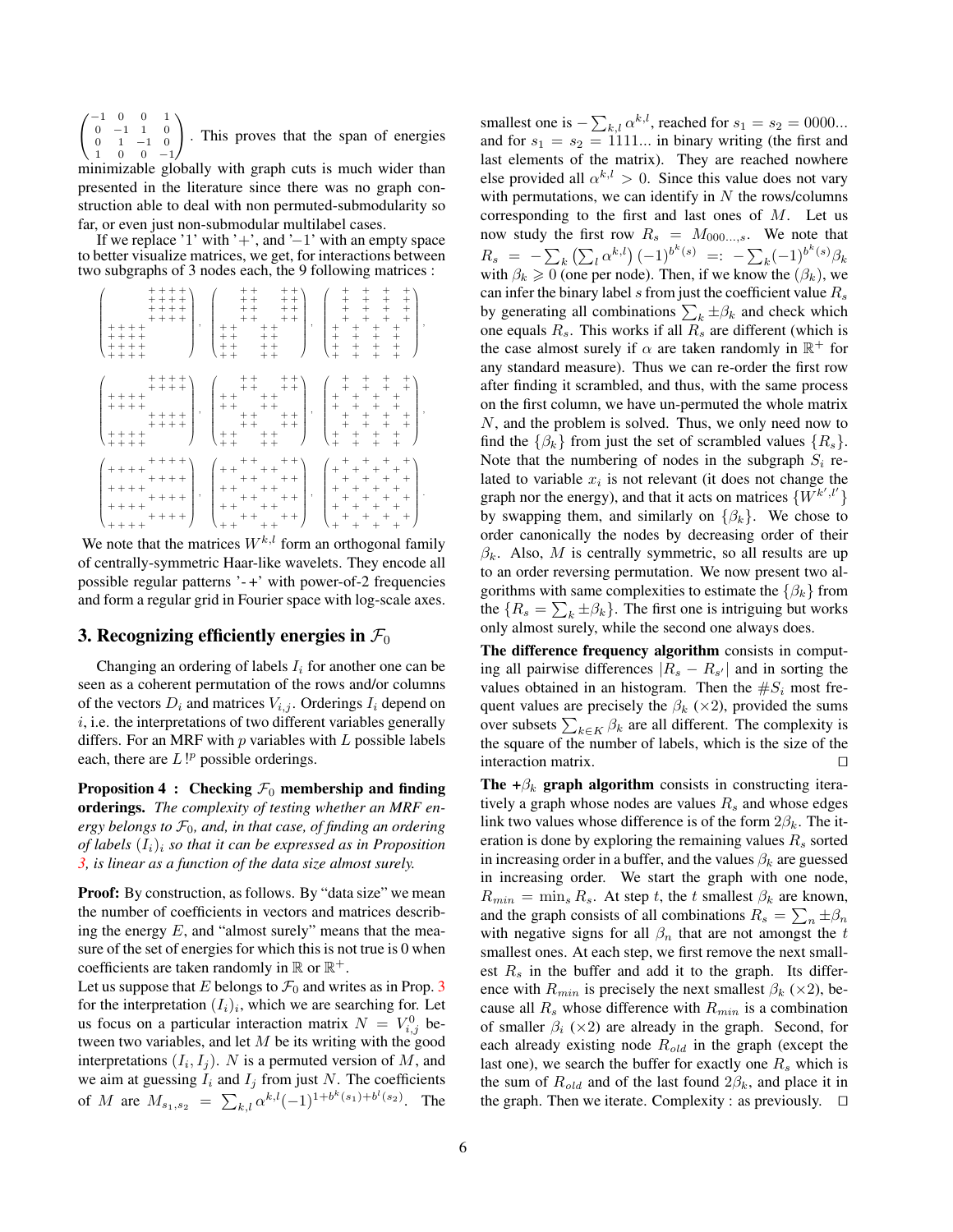<span id="page-7-1"></span>With the process above, the matrix  $V_{i,j}^0$  gives a.s. the unique possible interpretation of variables  $x_i$  and  $x_j$  up to the group of node renumbering and to order reversion. Checking that all interpretations from all matrices are compatible together (same orbit) as well as with potentials  $D_i^0$  takes linear time. **Corollary (uniqueness):** *The writing of an energy in*  $\mathcal{F}_0$  *as in Proposition [3](#page-5-1) is almost surely unique, i.e. there exists a.s. only one unique valid interpretation (= label orderings), up to node numbering and global reversion of all orderings.*

Then, using the orthogonal decomposition on the bases A or W, the complexity of finding all coefficients is  $p \mathcal{N} L^2(\log_2 L)^2$  if  $\mathcal N$  is the average neighborhood size. It is to be compared with the number of parameters  $\alpha$ :  $p\mathcal{N}(\log_2 L)^2$  and to the total data size required to describe E (coefficients of the MRF) :  $p \mathcal{N} L^2$ . The total complexity is thus linear times  $(\log_2 L)^2$ , and thus surprisingly low.

## Proposition 5 : Building graph. *The construction of a graph related to an energy in* F<sup>0</sup> *can be done in quasilinear time as a function of the data size.*

Note that given an energy in  $\mathcal{F}_0$ , the required number of nodes in the graph to encode the state of one variable  $x_i$ with L possible labels is only  $log_2 L$ . Thus the graphs are small, and so is the complexity of the graph cut, based on the numbers of nodes  $p \log_2 L$  and of edges  $p \mathcal{N}(\log_2 L)^2$ .

## 4. Examples : enforcing edges with  $\mathcal{F}_0$

Many computer vision problems involve Markov random fields, where the family  $\mathcal{F}_0$  could be of practical interest. For instance in image segmentation, the detection of edges is usually more robust than the classification of pixels based on local appearance (*e.g*., local descriptors such as texture), which means that an important part of the information is contained in the interaction matrices  $V_{i,j}^0$ . However, under a submodularity assumption as with classical graph-cut techniques, it is not possible to impose variations of labels where edges are detected, if one does not know in advance which labels are on each side of the edge. This is an important limitation. On the contrary, the family  $\mathcal{F}_0$  is much wider, and we are able to enforce edges in problems we know to minimize globally. Yet, not all possible individual potentials and interaction matrices are available (see [\[12\]](#page-8-22) to be able to pick any potential). To illustrate the possibilities offered, we show examples of problems in  $\mathcal{F}_0$  (not meant as real applications), involving 4 labels in Fig. [3,](#page-7-0) or 8 labels in Fig. [4.](#page-8-23) The latter requires to replace the datadefined potentials  $D_i^0$  with admissible ones in  $\mathcal{F}_0$ , by projection on the orthogonal family  $A^k$ ,  $A^{k,k'}$ . Table [1](#page-8-24) displays a few possible  $8 \times 8$  interaction matrices.

#### **Discussion**

We have drawn and studied the exhaustive family  $\mathcal F$  of all energies whose global minimum can be computed by a st min cut, *e.g*. with a max-flow algorithm, in small polyno-



<span id="page-7-0"></span>Figure 3. Examples of 2 non-submodular problems within the family  $\mathcal{F}_0$  (one per row). We consider 4 possible labels : Green, Blue, Red, Purple. On the left, the potentials (the blue zones prefer to be blue, with  $\alpha^1 = -\alpha^2 = 1/2$ , and the black zones have no preference:  $\alpha^i = 0$ ). In the middle, the interaction term between neighbors: in grey, coherency  $(\alpha^{1,1} = \alpha^{2,2} = 1, \alpha^{1,2} = \alpha^{2,1} = 0)$ , and in black, change of labels  $(\alpha^{1,1} = \alpha^{2,2} = 0, \ \alpha^{1,2} = \alpha^{2,1} = 10)$ . The corresponding potential vectors and interaction matrices are :  $\left(\begin{array}{c} 0 \\ -1 \\ 1 \\ 0 \end{array}\right)$  $\setminus$ and 0 0 0  $\setminus$ and  $2\vert$  $\left( \begin{array}{cccc} -1 & 0 & 0 & 1 \\ 0 & -1 & 1 & 0 \\ 0 & 1 & -1 & 0 \\ 1 & 0 & 0 & -1 \end{array} \right)$  $\setminus$ and 20  $0 \t 1 \t -1 \t 0$  $0 -1 1 0$ 1 0 0 −1  $\setminus$ . On the right, the result. If as here the first and last labels are not desirable, the problem is binary (Red *vs*. Blue) and the answer may be partial (when another label is chosen). This particular formulation boils down to QPBO indeed. Note however that, on the opposite to QPBO, we can apply the same trick with any number

of nodes and labels, for instance with 8 labels as in Fig. [4.](#page-8-23)

mial time. By definition, this list includes all classes known to be minimizable exactly by graph cuts in the literature, but also new energies, in particular non-submodular ones. The family  $\mathcal F$  is generated by a simpler one  $\mathcal F_0$  in the sense that elements of  $F$  write as partial or global infimum of an energy in  $\mathcal{F}_0$  (prop. [1\)](#page-3-2) over some of its variables. Thanks to a canonical way of representing Markov random fields with vectors and matrices (prop. [2\)](#page-4-1), we expressed the family  $\mathcal{F}_0$  in a practical way as a subset of a vector space with known generating elements, up to permutations of rows and columns (prop. [3\)](#page-5-1). We then showed how to optimize over all possible permutations in order recognize any element in the generating family  $\mathcal{F}_0$  with linear complexity a.s. (prop. [4\)](#page-6-0), and how to rewrite it in a suitable way for graph cut minimization, in almost linear complexity. We also stressed the importance of enforcing edges during image segmentation, where  $\mathcal{F}_0$  might offer new possibilities of practical interest.

The study of the complete family  $\mathcal F$  based on the generating subfamily  $\mathcal{F}_0$  remains to be done, in the same spirit as classes of minimizable binary energies are generated from the set of binary submodular energies in the literature.

Since the MRF class of energies contains mainly NPhard problems, most energies will not be solvable by a graph cut. Thus a promising track of research is the ap-proximation of any MRFs [\[10\]](#page-8-25) with energies in  $\mathcal F$  or  $\mathcal F_0$ .

Our code is written in  $C++$  and is available online at  $[24]$ .

## Acknowledgments

The author would like to thank Mickaël Péchaud for having convinced him that graph cut is a very general, powerful optimization tool (and not just a fashionable trend in vision).